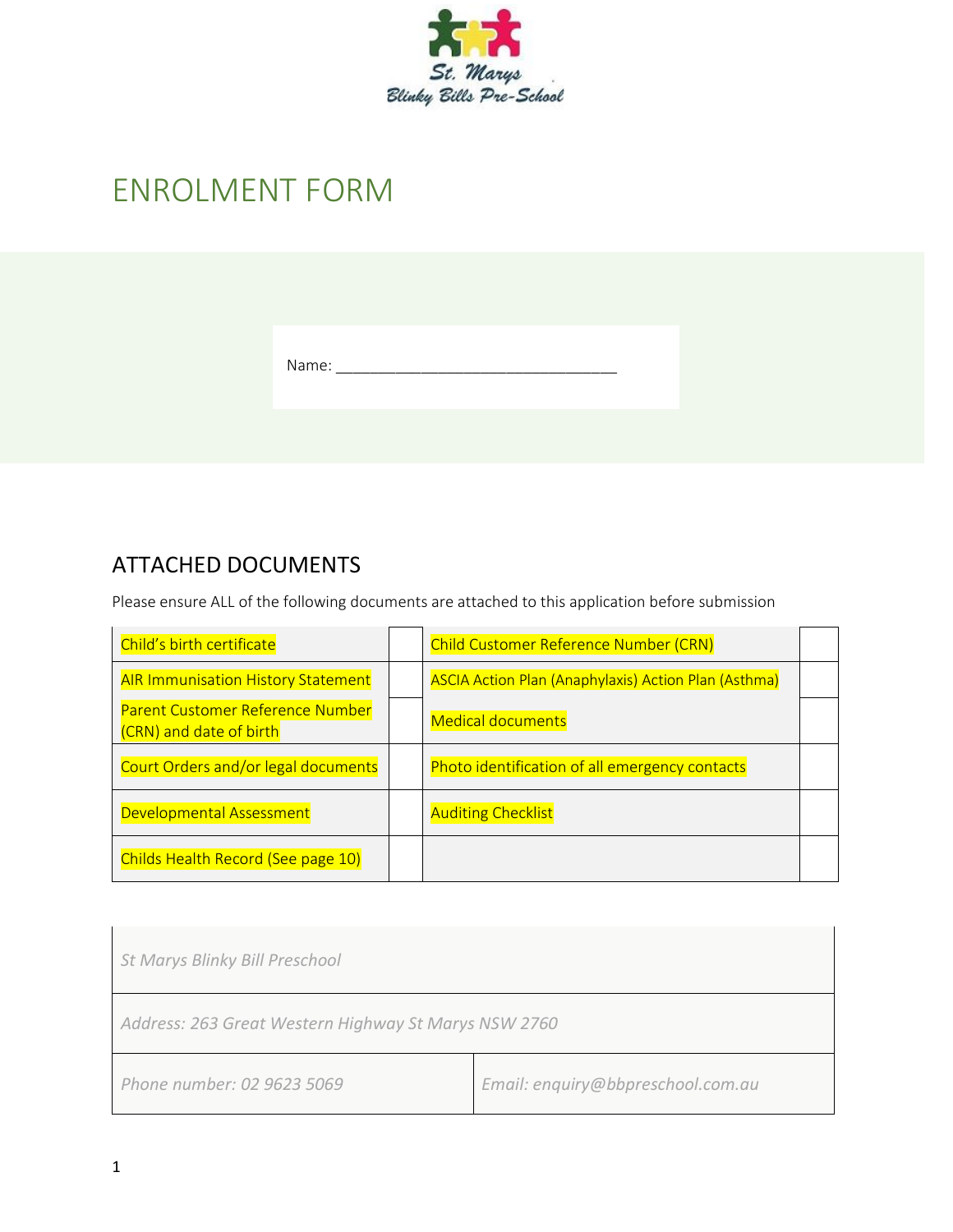

# CHILD DETAILS

*Education and Care Services National Regulations - Regulation 160 (3a, e)*

| <b>Family Name</b>   |                      |
|----------------------|----------------------|
| First given name     | Second<br>given name |
| Preferred first name |                      |

| Date of Birth | Gender | Male / Female |
|---------------|--------|---------------|
|               |        |               |

| Centrelink Reference Number (CRN)                                         |
|---------------------------------------------------------------------------|
| <b>Please note:</b> Parent and child have their own individual CRN number |
|                                                                           |

| Child's home address         |  |
|------------------------------|--|
|                              |  |
| Child normally lives<br>with |  |

| Days of attendance (Please circle): | Mon | Tues | Wed | Thurs | Fri |  |
|-------------------------------------|-----|------|-----|-------|-----|--|
| <b>Session Start Time</b>           |     |      |     |       |     |  |
| <b>Session End Time</b>             |     |      |     |       |     |  |

| <b>Child's Start Date</b> |
|---------------------------|
|---------------------------|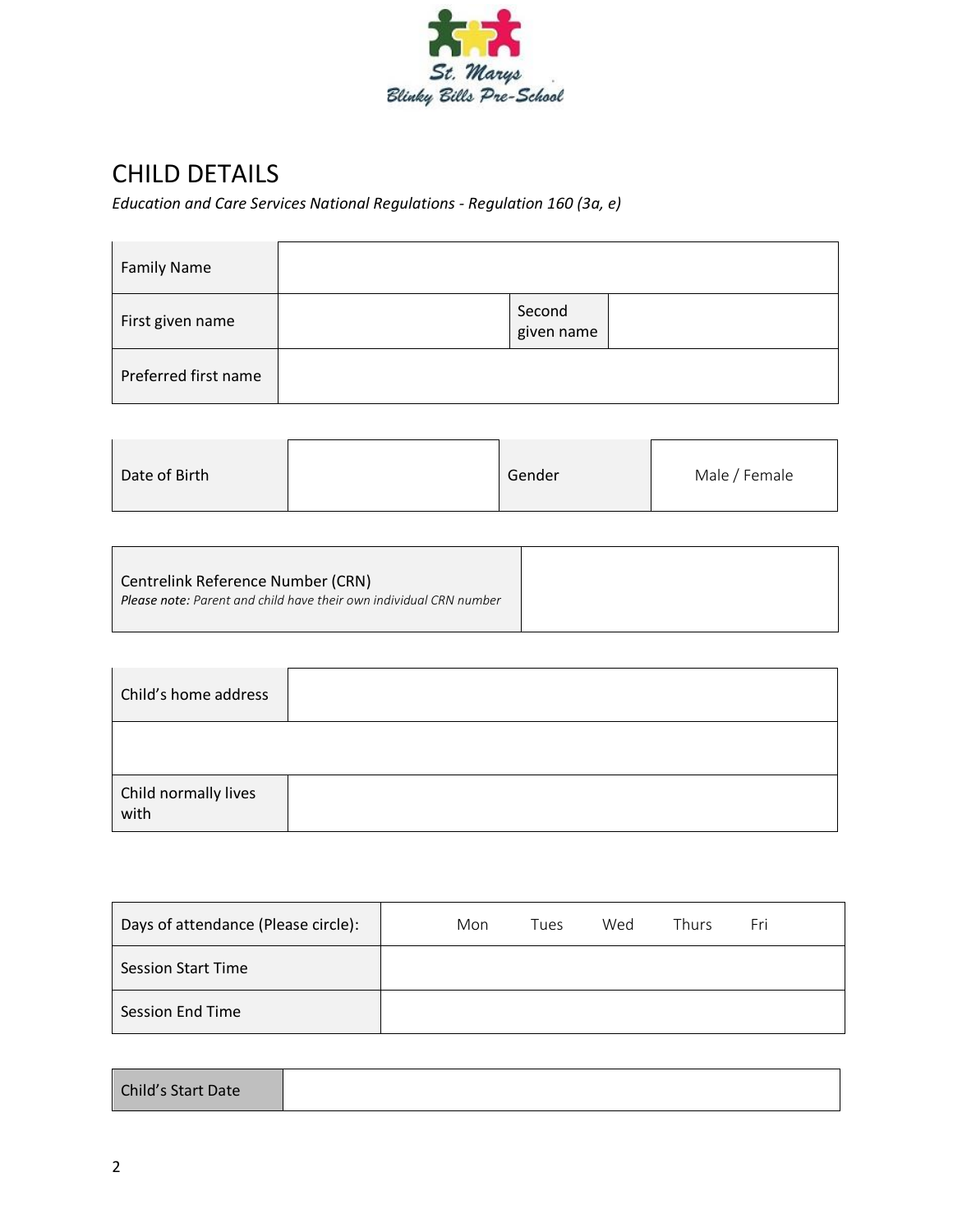

# CULTURAL CONSIDERATION

*Education and Care Services National Regulations - Regulation 160 (f, g, h)*

| Is your child of Aboriginal or Torres<br>Strait Islander origin? | No Aboriginal Torres Strait Islander Both                           |
|------------------------------------------------------------------|---------------------------------------------------------------------|
| Does your child speak a language<br>other than English at home?  | If yes, what language (s) other than English are spoken at<br>home. |
| (Please circle) Yes / No                                         |                                                                     |
| County of birth                                                  |                                                                     |
| Child's residency status                                         |                                                                     |
| What is your child's cultural<br>background?                     |                                                                     |
| Please outline any cultural practices<br>you would like followed |                                                                     |
| Religion                                                         |                                                                     |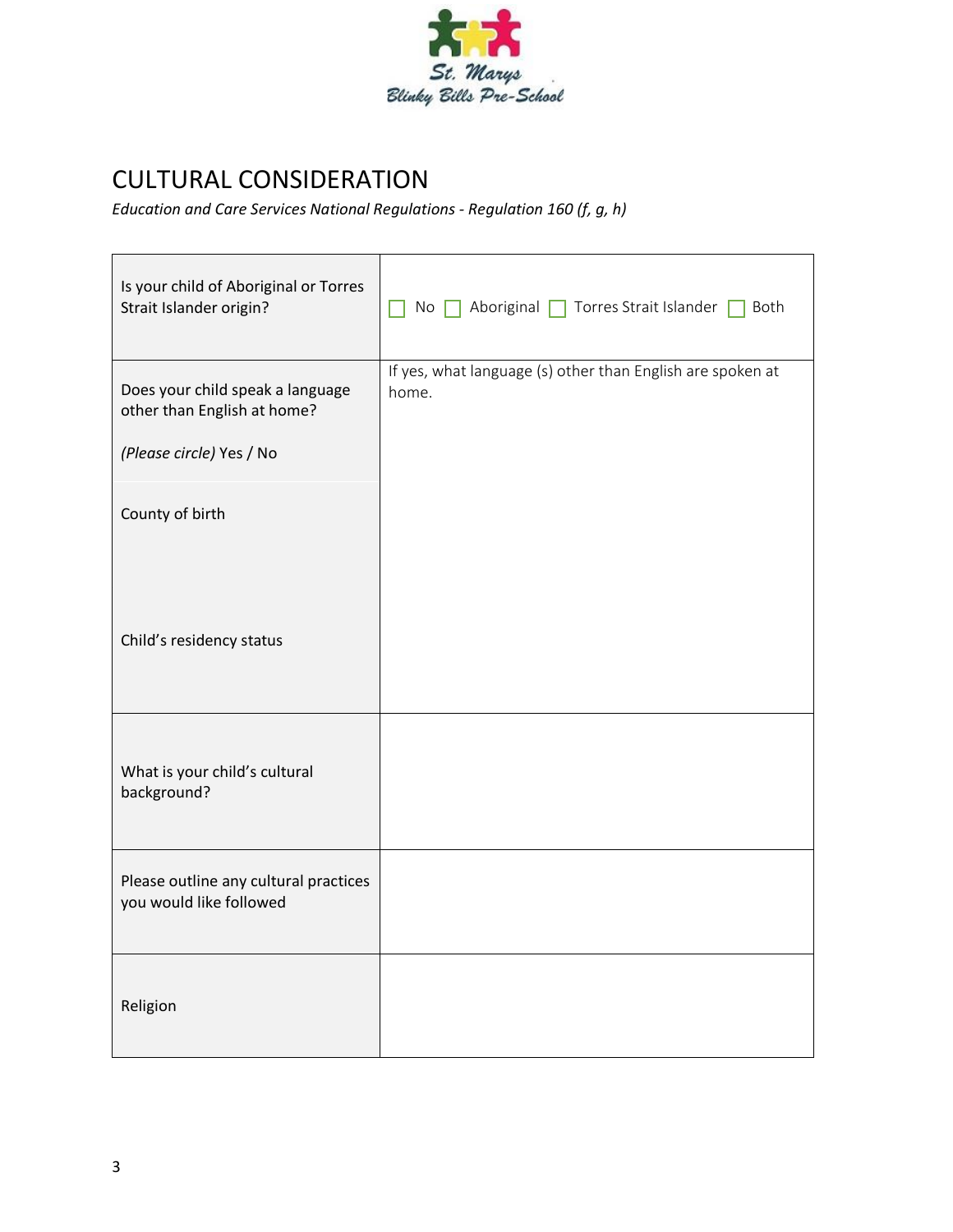

| Please outline your child's religious |  |
|---------------------------------------|--|
| background and if relevant any        |  |
| religious practices/celebrations you  |  |
| would like followed.                  |  |
|                                       |  |

### PRIMARY PARENT

*Education and Care Services National Regulations - Regulation 160 (3b)*

| <b>Parent Name</b>    | [Primary Parent must also be the registered CRN number holder] |
|-----------------------|----------------------------------------------------------------|
| Parent Surname        |                                                                |
| Address               |                                                                |
|                       | (H)                                                            |
| Phone Number/s        | (M)                                                            |
|                       | (W)                                                            |
| Parent Date of Birth: |                                                                |
| Email address         |                                                                |
| Relationship to child |                                                                |
| Country of Birth      |                                                                |

| Parent Centrelink Reference Number (CRN):   [See Primary Parent] |  |
|------------------------------------------------------------------|--|
|                                                                  |  |

| Please provide any relevant cultural<br>background details |  |
|------------------------------------------------------------|--|
|                                                            |  |

| Does the child normally live with you? | Yes / No |
|----------------------------------------|----------|
| (Please circle)                        |          |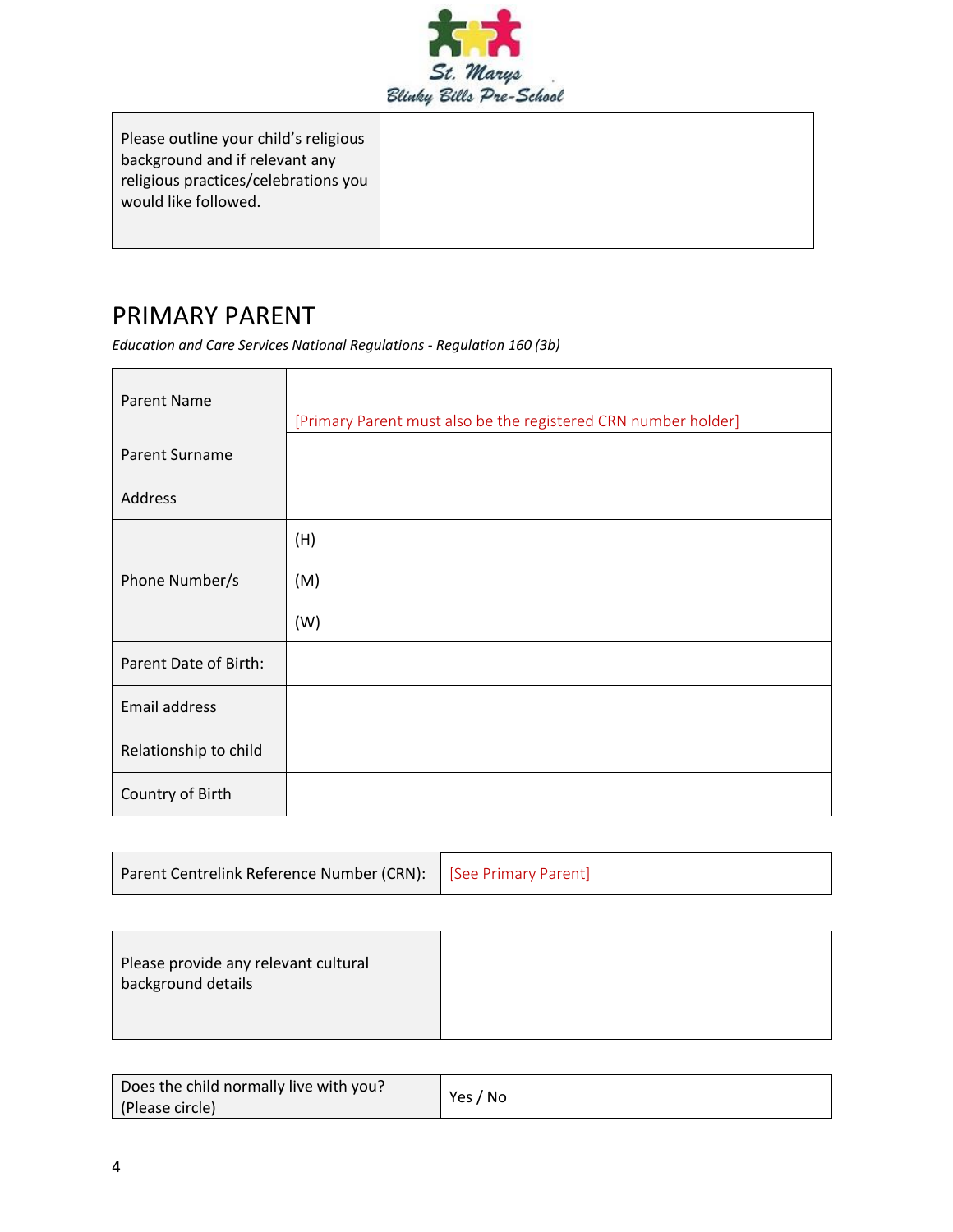

### SECONDARY PARENT

*Education and Care Services National Regulations - Regulation 160 (3b)*

| <b>Parent Name</b>    |     |
|-----------------------|-----|
| Parent Surname        |     |
| Address               |     |
|                       | (H) |
| Phone Number/s        | (M) |
|                       | (W) |
| Parent Date of Birth  |     |
| Email address         |     |
| Relationship to child |     |
| Country of Birth      |     |

| Parent Centrelink Reference Number (CRN) |  |
|------------------------------------------|--|
|------------------------------------------|--|

| Please provide any relevant cultural<br>background details |  |
|------------------------------------------------------------|--|
|                                                            |  |

| Does the child live with you? (Please circle)<br>∣Yes / No |  |
|------------------------------------------------------------|--|
|------------------------------------------------------------|--|

| Occupation |  |  |  |
|------------|--|--|--|
|------------|--|--|--|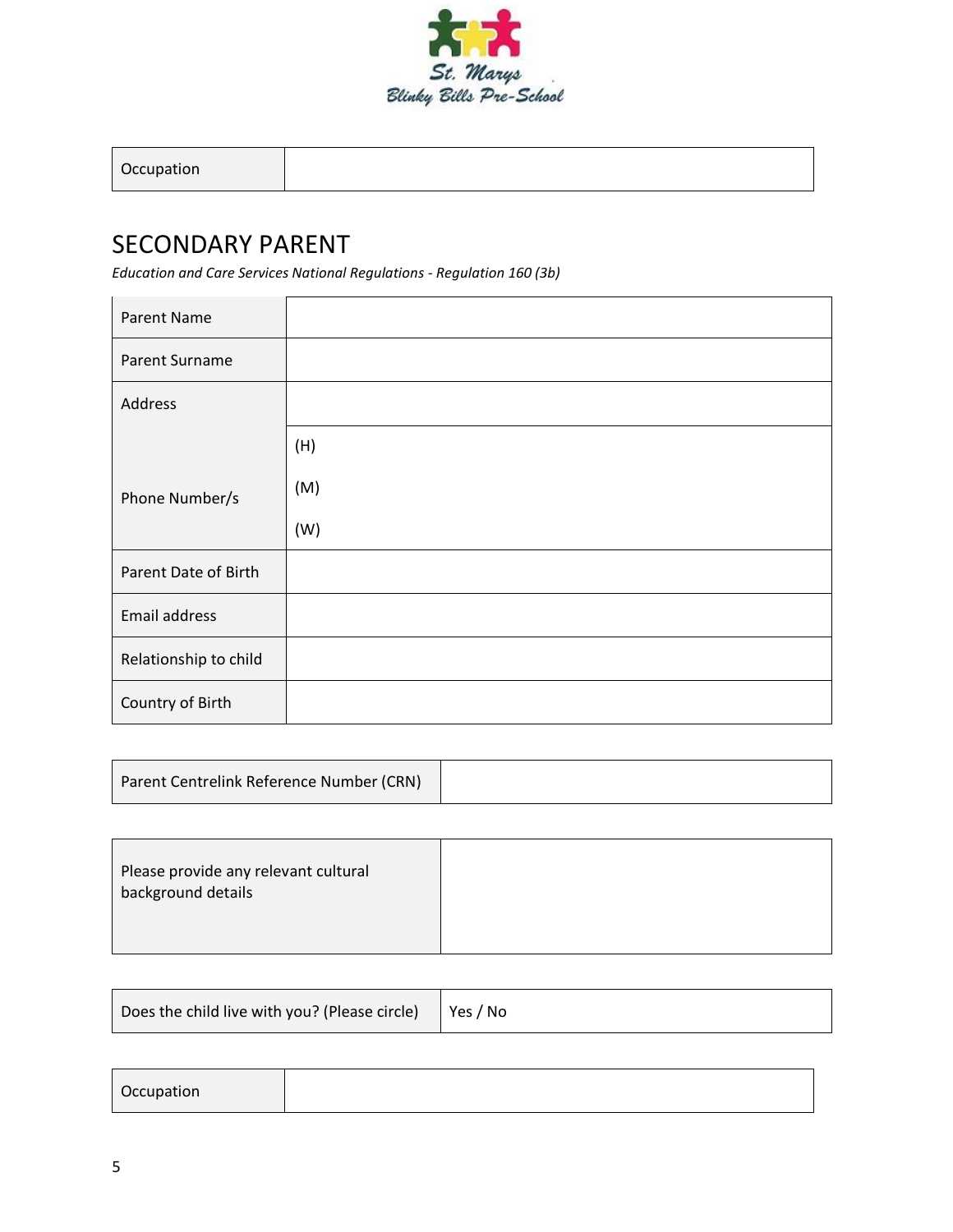

## FAMILY LAW, AVOs OR OTHER RELEVANT COURT ORDER

*Education and Care Services National Regulations - Regulation 160 (3c, d)*

| Are there any relevant court orders,<br>parenting orders or parenting plans relating                                           | Yes/No                                                             | Attached |
|--------------------------------------------------------------------------------------------------------------------------------|--------------------------------------------------------------------|----------|
| to the powers, duties and responsibilities<br>or authorities of any person in relation to<br>the child or access to the child? | If yes, please provide all relevant<br>documentation and paperwork |          |
| Are there any other relevant court orders                                                                                      | Yes/No                                                             | Attached |
| relating to the child's residence or the<br>child's contact with a parent or other<br>person?                                  | If yes, please provide all relevant<br>documentation and paperwork |          |
| Have photographs and names of<br>unauthorised people been attached to this                                                     | Yes/No                                                             | Attached |
| form?                                                                                                                          |                                                                    |          |
| Briefly outline court order requirements                                                                                       |                                                                    |          |
|                                                                                                                                |                                                                    |          |
|                                                                                                                                |                                                                    |          |
|                                                                                                                                |                                                                    |          |
|                                                                                                                                |                                                                    |          |
|                                                                                                                                |                                                                    |          |
|                                                                                                                                |                                                                    |          |

Please note that without this documentation we cannot legally enforce the Order/s.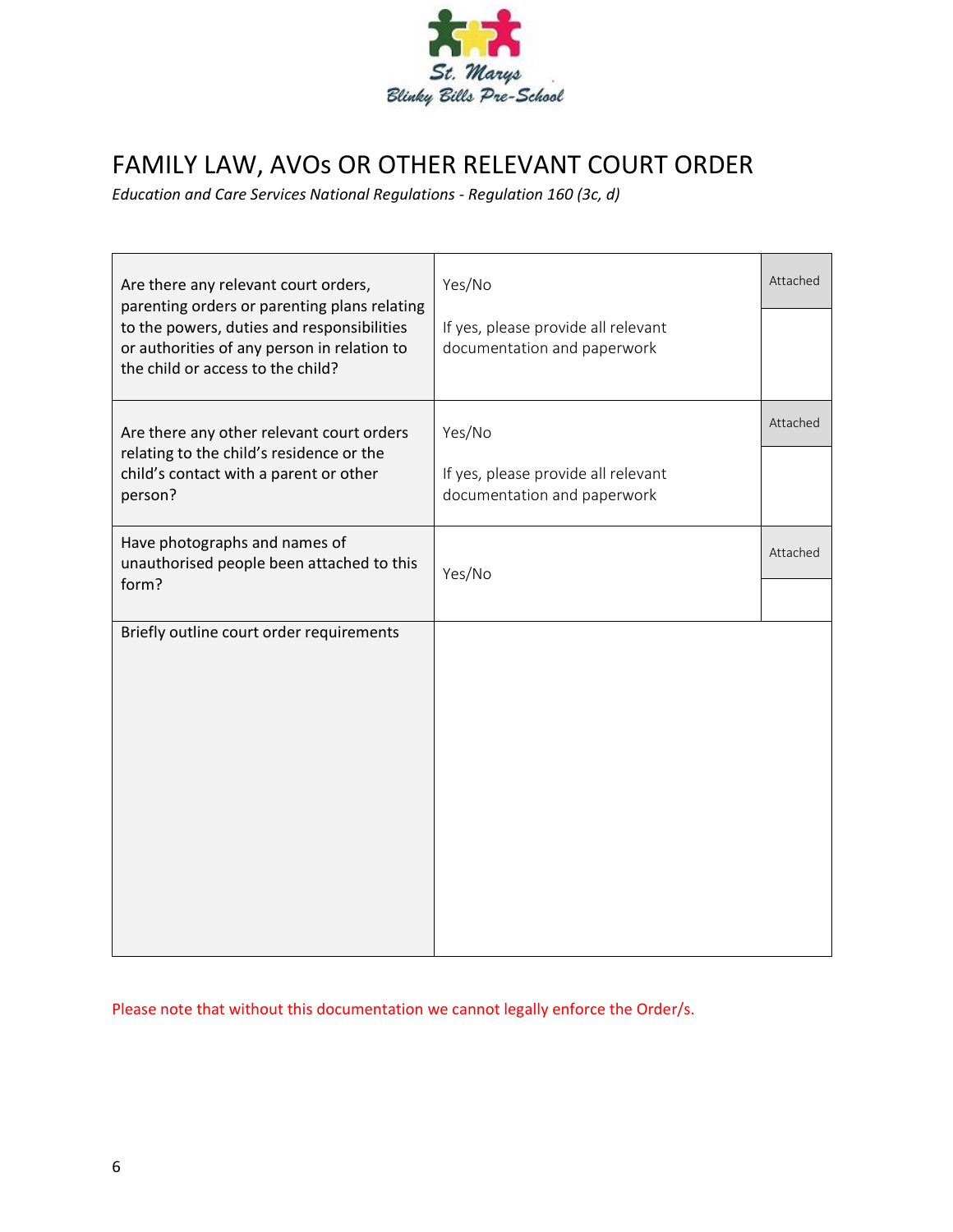

### CHILD CARE SUBSIDY (CCS)

Child Care Subsidy will be paid directly to the Service to reduce the fees families pay. To claim Child Care Subsidy (CCS) families must meet eligibility requirements which include:

**1.** You and/or your partner must care for your child at least 2 nights per fortnight or have 14% care?

 $YES \Box NO \Box$ 

**2.** Are you liable for fees for care provided at an approved childcare service?

 $YES \Box NO \Box$ 

**3.** Do you meet residency requirements?

 $YES \Box NO \Box$ 

**4.** Does your child meet immunisation requirements?

|  | NC |  |
|--|----|--|
|  |    |  |

**5.** Have you completed the Child Care Subsidy assessment on the [myGov](https://my.gov.au/LoginServices/main/login?execution=e2s1) website?

 $YFS \Box NO \Box$ 

**6.** Have you received confirmation about your Child Care Subsidy?

 $YFS \Box NO \Box$ 

#### **Please Note:**

If you need assistance with filling out this form, please speak to the Director who will be happy to help. Please ensure that if any details change, you notify the Service immediately.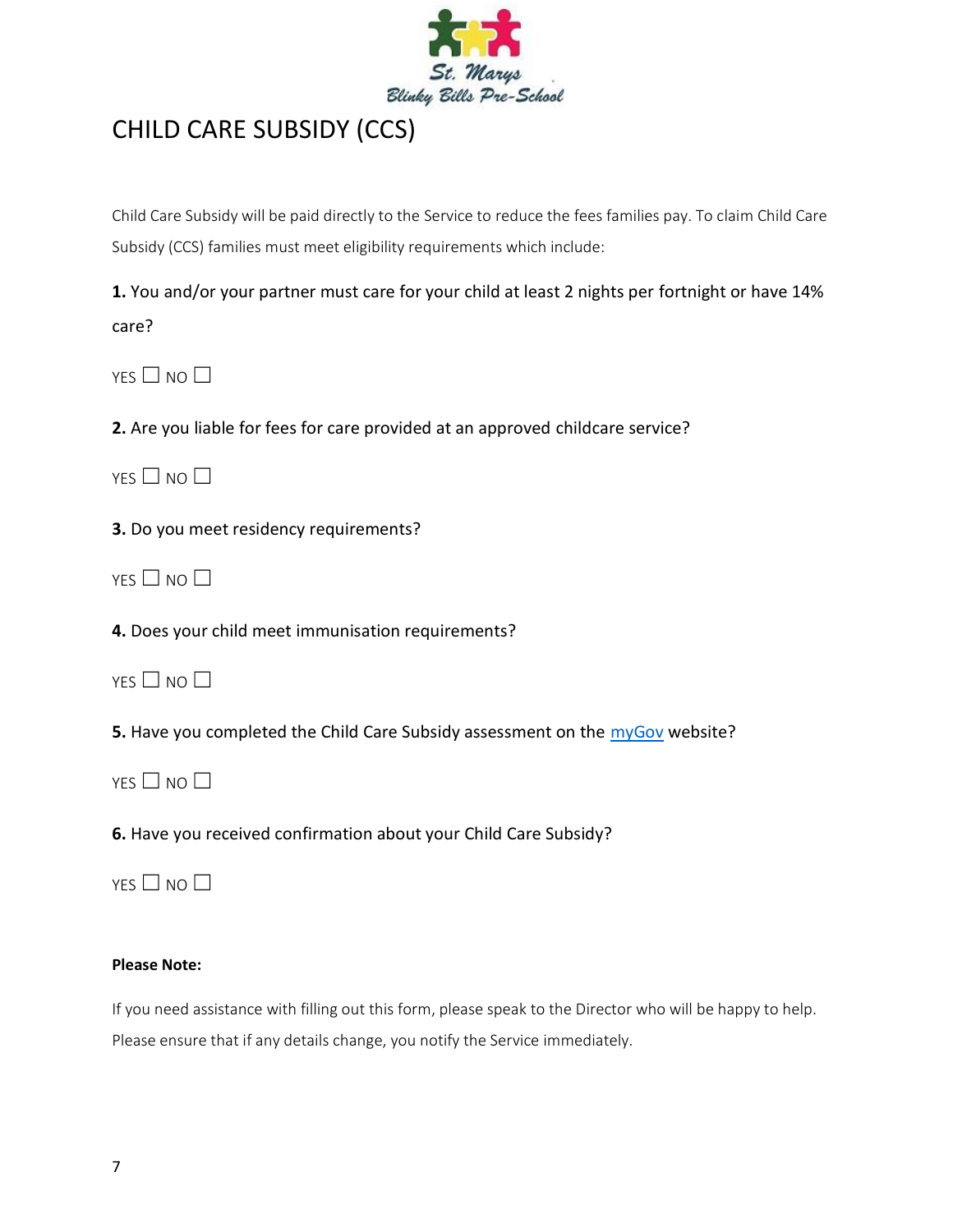

### MEDICAL INFORMATION

#### *Education and Care Services National Regulations - Regulation 160 (3a, I, j)*

To ensure your child's safety, it is essential that you inform our Service of any medical conditions, including known allergies before enrolment. If any information changes to an existing condition or you become aware of a newly diagnosed condition, you should contact management as soon as possible.

| Child's Medicare<br>Number                                                                                                                                                                  |                                              |                             |                        |          |
|---------------------------------------------------------------------------------------------------------------------------------------------------------------------------------------------|----------------------------------------------|-----------------------------|------------------------|----------|
| <b>Medicare Expiry Date</b>                                                                                                                                                                 | Child's Medicare<br>reference number         |                             |                        |          |
| Doctor's name                                                                                                                                                                               |                                              |                             |                        |          |
| <b>Medical Centre</b>                                                                                                                                                                       |                                              |                             | Phone number           |          |
| Doctor's address                                                                                                                                                                            |                                              |                             |                        |          |
| Dentist name                                                                                                                                                                                |                                              |                             |                        |          |
| Name of Service                                                                                                                                                                             |                                              |                             | Phone number           |          |
| Dentist's address                                                                                                                                                                           |                                              |                             |                        |          |
| Private Health Cover                                                                                                                                                                        | Yes / No                                     | Private Health Fund<br>Name |                        |          |
| <b>Private Health Care</b><br>Membership Number                                                                                                                                             |                                              | <b>Ambulance Cover</b>      |                        | Yes / No |
| Do you authorise the Nominated Supervisor or<br>another educator at the Service to seek medical<br>treatment from a registered medical<br>practitioner, hospital or ambulance service?      |                                              | Yes/No                      | Parent 1<br>Signature: |          |
|                                                                                                                                                                                             |                                              |                             | Parent 2<br>Signature: |          |
| Do you authorise the Nominated Supervisor or<br>other educator at the Service to seek dental<br>treatment from a registered dental practitioner<br>or service in the event of an emergency? |                                              | Yes/No                      | Parent 1<br>Signature: |          |
|                                                                                                                                                                                             |                                              |                             | Parent 2<br>Signature: |          |
| other educator to transport the child in an<br>ambulance in the event of an emergency?                                                                                                      | Do you authorise the Nominated Supervisor or | Yes/No                      | Parent 1<br>Signature: |          |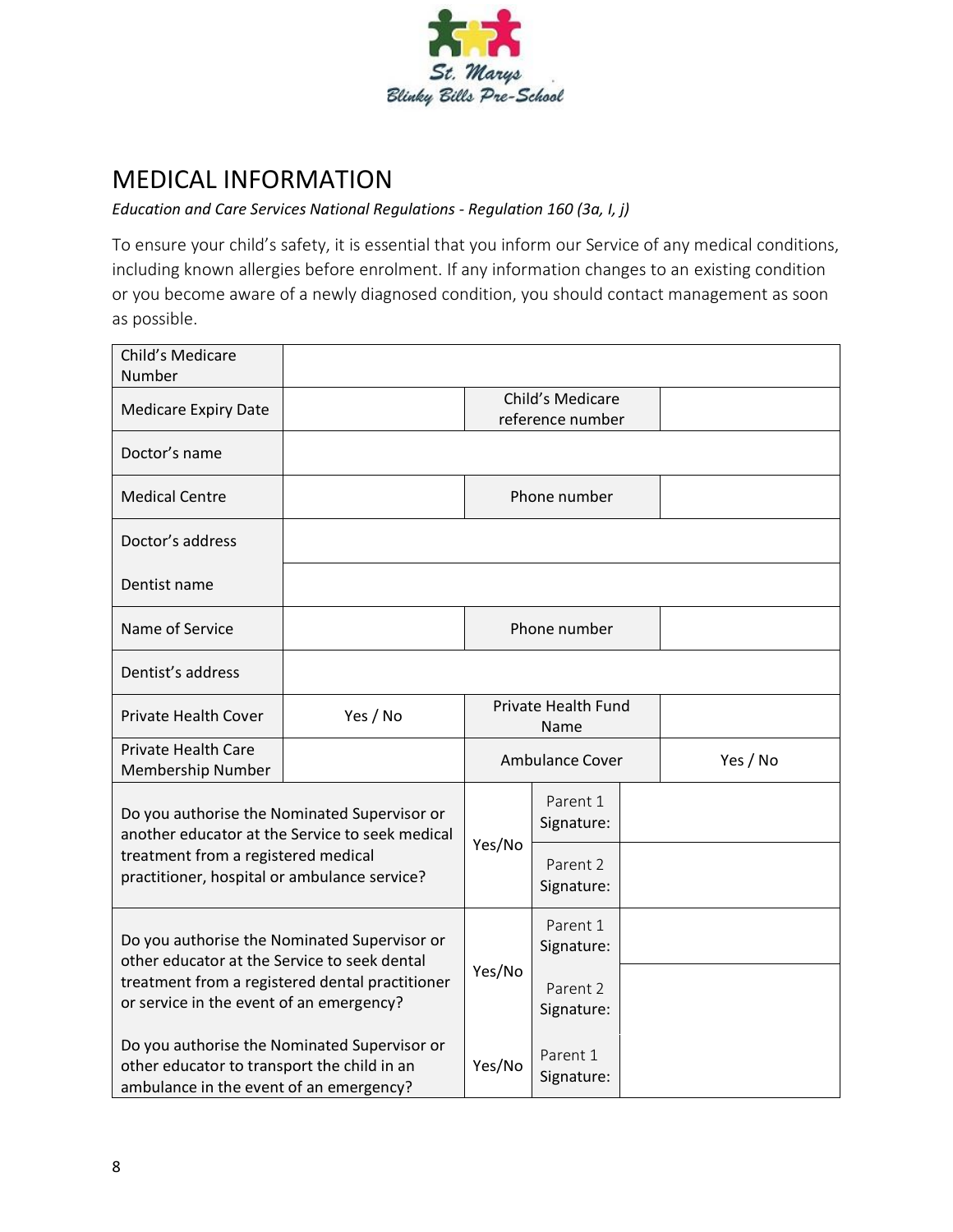

Parent 2 Signature:

# CHILD'S MEDICAL DETAILS AND HEALTH CONDITIONS

| Allergies- provide details of child's allergies.<br>These can include insect stings, food (eg nuts, eggs, peanuts) animals, latex, medication or other |                                         |                                                                         |        |                                      |  |        |
|--------------------------------------------------------------------------------------------------------------------------------------------------------|-----------------------------------------|-------------------------------------------------------------------------|--------|--------------------------------------|--|--------|
| Allergy to                                                                                                                                             |                                         |                                                                         |        |                                      |  |        |
|                                                                                                                                                        | Medical specialist or doctor who may be |                                                                         |        |                                      |  |        |
| currently treating your child for this                                                                                                                 |                                         |                                                                         |        |                                      |  |        |
| condition                                                                                                                                              |                                         |                                                                         |        |                                      |  |        |
| Phone<br>contact                                                                                                                                       |                                         | <b>Address</b>                                                          |        |                                      |  |        |
| Risk of<br>Anaphylaxis                                                                                                                                 | Yes/No                                  |                                                                         |        | Has a doctor diagnosed this allergy? |  | Yes/No |
| Does your child<br>have a current<br>Action<br>Management<br>Plan?                                                                                     | Yes/No                                  | Has your child been prescribed an<br>Yes/No<br>adrenaline autoinjector? |        |                                      |  |        |
| If your child has been prescribed an adrenaline autoinjector, you will need to provide this to the Service<br>(and renew prior to expiry date).        |                                         |                                                                         |        |                                      |  |        |
| Please be advised that if your child is diagnosed with<br>asthma or anaphylaxis and an emergency occurs,                                               |                                         |                                                                         | Yes/No | Parent 1<br>Signature:               |  |        |
| the Nominated Supervisor or other educators may<br>administer emergency first aid without making<br>contact. Educators will notify the child's parents |                                         |                                                                         |        | Parent 2<br>Signature:               |  |        |
| and/or emergency services as soon as possible.<br>Education and Care Services National Regulations -<br>Regulation 94.                                 |                                         |                                                                         |        |                                      |  |        |

#### Special dietary requirements

| <b>Cultural/Religious Requirements</b> | Prohibited food |
|----------------------------------------|-----------------|
|                                        |                 |
|                                        |                 |
|                                        |                 |
|                                        |                 |
|                                        |                 |
|                                        |                 |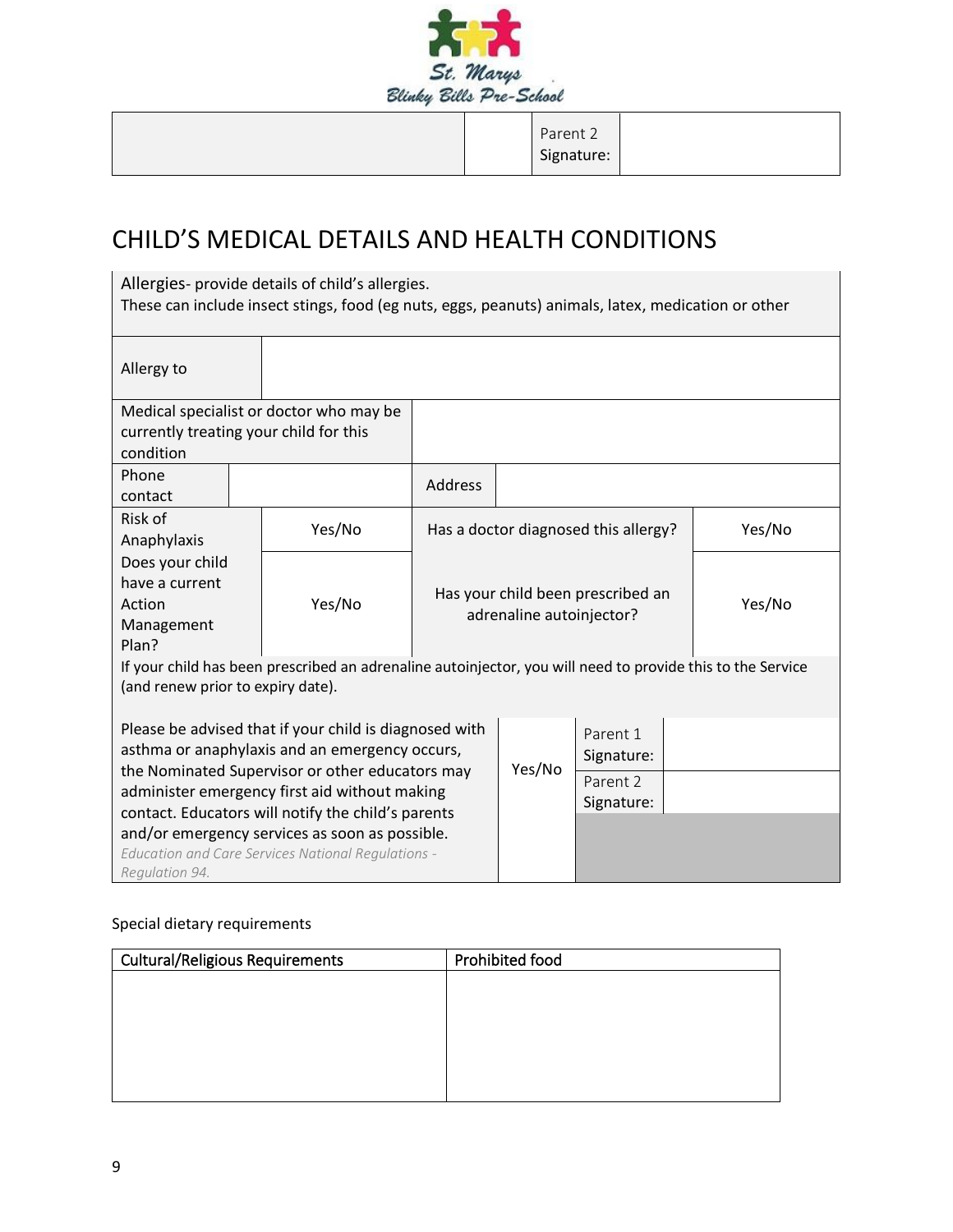

Other Additional Needs

### OFFICE USE ONLY

| <b>Childs Health Record</b> |  |
|-----------------------------|--|
| has been sighted by         |  |
| (Name/Signature/Date)       |  |

# MEDICAL CONDITIONS OTHER THAN ALLERGIES, AND ANAPHYLAXIS (ASTHMA, SEVERE ASTHMA, EPILEPSY, DIABETES other)

| <b>Medical condition</b>                                                               |  |                        |        |
|----------------------------------------------------------------------------------------|--|------------------------|--------|
| Has a doctor diagnosed this condition?                                                 |  |                        | Yes/No |
| Does your child have a current Action Management Plan (eg Asthma Plan)                 |  |                        | Yes/No |
| If yes, is this plan attached?                                                         |  |                        | Yes/No |
| Does your child take any prescribed regular medication for this condition?             |  |                        | Yes/No |
| <b>Medication Name/s</b>                                                               |  |                        |        |
| Medication will only be administered if:<br>it is prescribed by a medical practitioner |  | Parent 1<br>Signature: |        |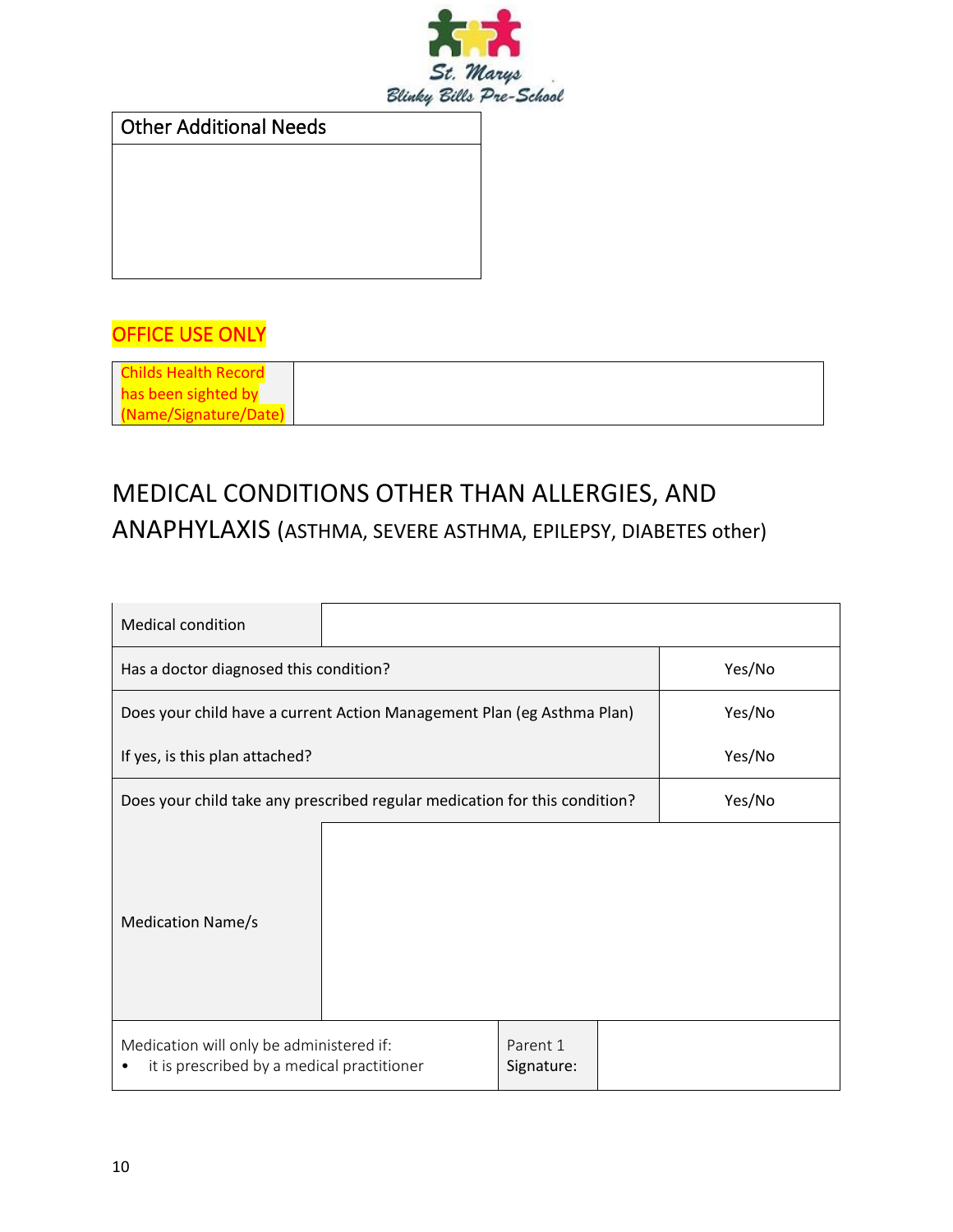

| it is in the original container with the original<br>label<br>the label contains the child's name<br>٠                                                                                                                                                                        | Parent 2<br>Signature: |  |
|-------------------------------------------------------------------------------------------------------------------------------------------------------------------------------------------------------------------------------------------------------------------------------|------------------------|--|
| instructions and dosage can be clearly read<br>$\bullet$<br>expiry date or use by date is valid<br>٠<br>any verbal or written instructions provided by the<br>$\bullet$<br>medical practitioner must be provided by the<br>parent/s                                           |                        |  |
| <b>Education and Care Services National Regulations</b><br><b>Regulation 95</b>                                                                                                                                                                                               |                        |  |
| Any medication, including non-prescription<br>medication like nappy creams and paracetamol,<br>must be authorised by parents or an authorised<br>nominee on our "Administration of Authorised<br>Medication" form.<br><b>Education and Care Services National Regulations</b> |                        |  |
| <b>Regulation 93</b>                                                                                                                                                                                                                                                          |                        |  |

### IMMUNISATION DETAILS

#### *Education and Care Services National Regulations - Regulation 160 (3a, I, j)*

No child can be enrolled in an Early Childhood Education and Care service unless evidence is provided of up-to-date vaccination from the Australian Immunisation Register (AIR).

| AIR Immunisation History Statement or AIR<br>Immunisation History Form is provided and<br>has words 'up to date' recorded.                                              | Yes/No | Attached |
|-------------------------------------------------------------------------------------------------------------------------------------------------------------------------|--------|----------|
| AIR Immunisation History Statement<br>Medical Exemption Form is provided<br>recording medical contraindication/natural<br>immunity.                                     | Yes/No | Attached |
| Air Immunisation History Form is<br>completed by a GP/nurse when the AIR<br>does not have a record of immunisations<br>and a 'catch up' schedule has been<br>initiated. | Yes/No | Attached |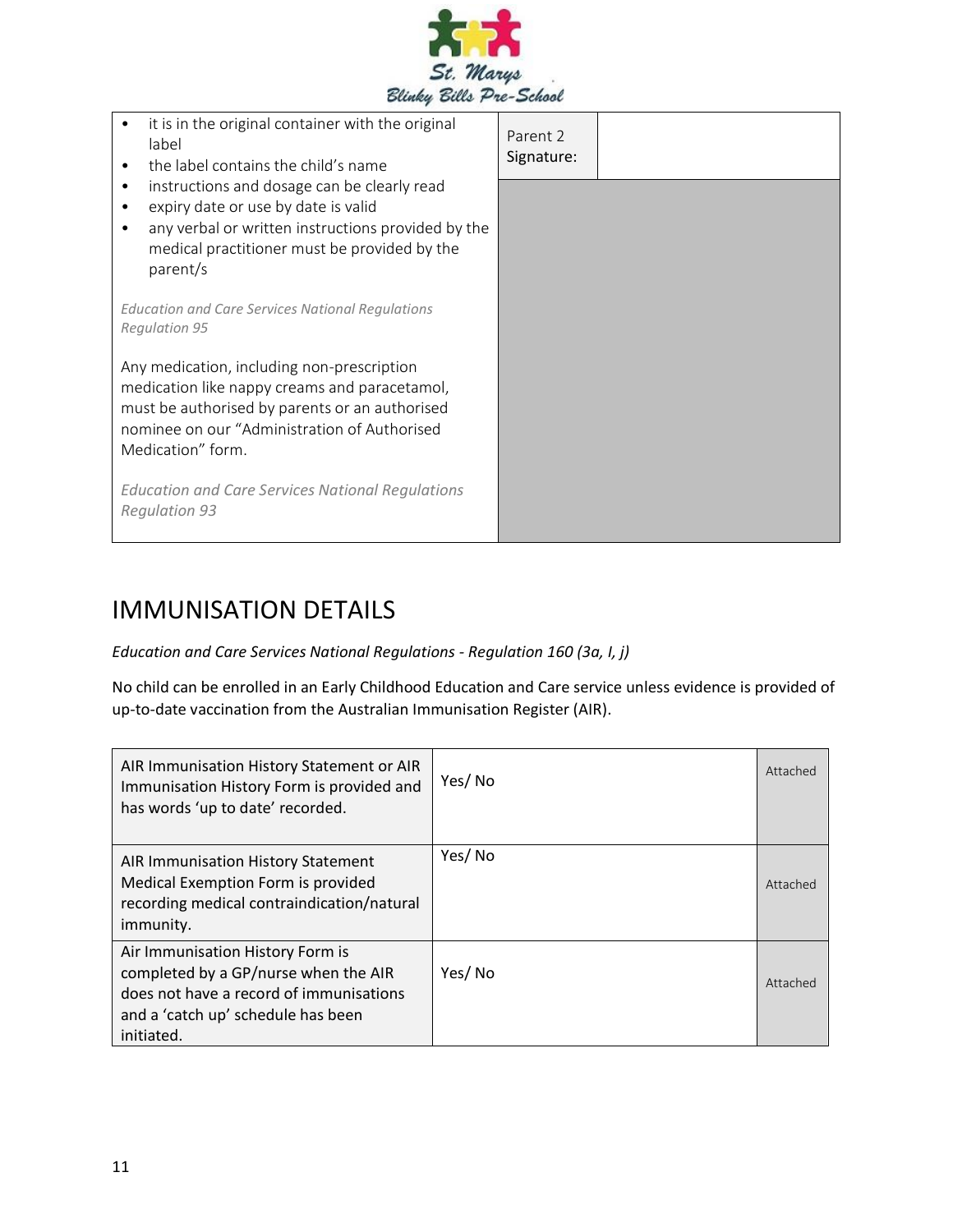

### FAMILY INFORMATION

| Does your child have any siblings attending<br>our Service? If so, please provide their<br>names and ages.              |  |
|-------------------------------------------------------------------------------------------------------------------------|--|
| Does your child have other siblings at home<br>or attending school? If so, please provide<br>their names and ages.      |  |
| Does your child have any other close<br>relations attending the Service? If so, please<br>provide their names and ages. |  |

# DEVELOPMENTAL INFORMATION

| Does your child have any problems with | $\Box$ Hearing   |
|----------------------------------------|------------------|
|                                        |                  |
| hearing, sight or speech?              |                  |
|                                        |                  |
|                                        |                  |
|                                        |                  |
|                                        |                  |
|                                        | $\square$ Sight  |
|                                        |                  |
|                                        |                  |
|                                        |                  |
|                                        |                  |
|                                        |                  |
|                                        |                  |
|                                        |                  |
|                                        |                  |
|                                        | $\square$ Speech |
|                                        |                  |
|                                        |                  |
|                                        |                  |
|                                        |                  |
|                                        |                  |
|                                        |                  |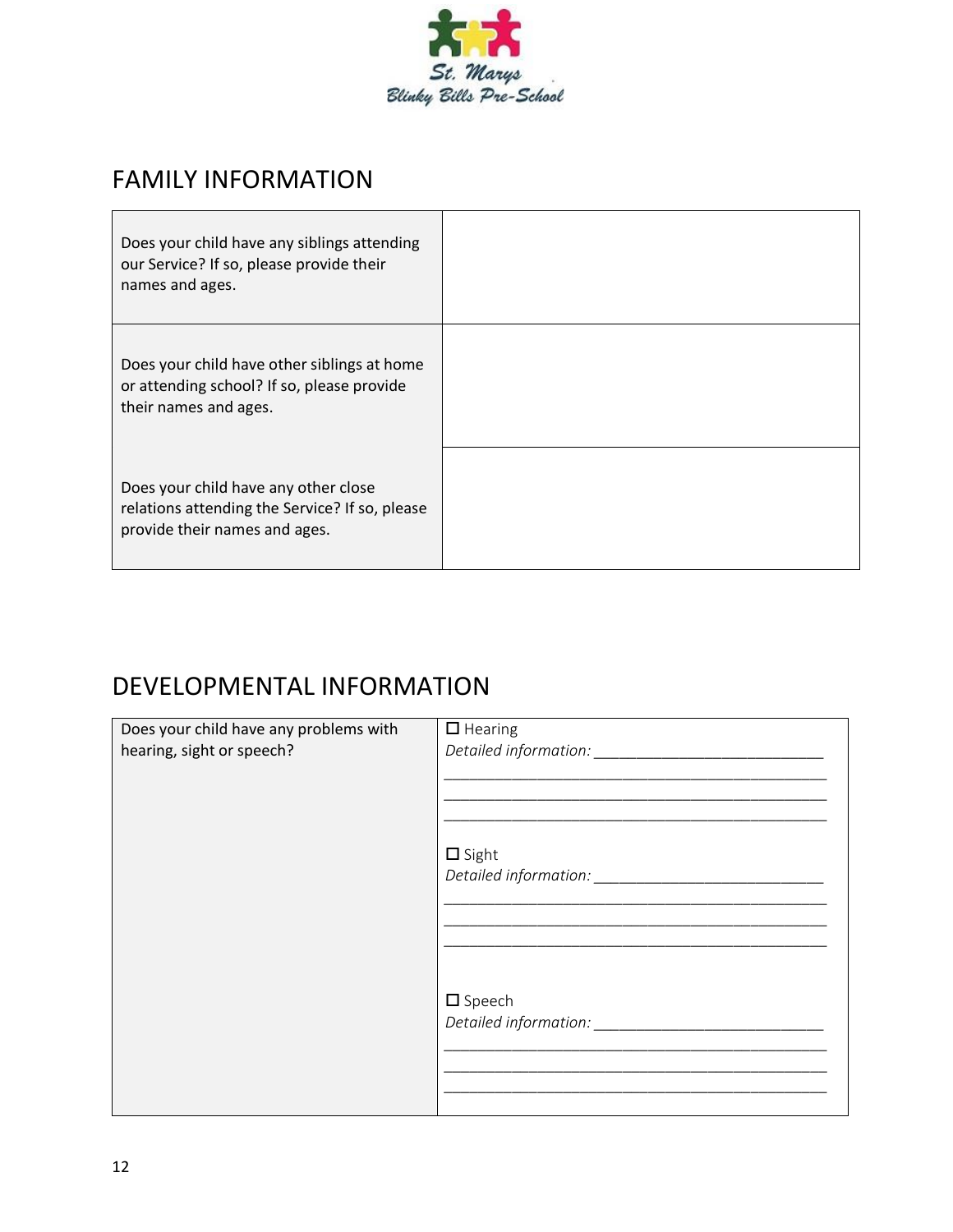

| Does your child have a physical disability or<br>delay, including intellectual, sensory or<br>physical impairment?                                       | Detailed information |
|----------------------------------------------------------------------------------------------------------------------------------------------------------|----------------------|
| Does your child require additional support<br>for learning because of disability?                                                                        |                      |
| Is there anything that you do or modify at<br>home that may assist us to meet the<br>educational needs of your child?                                    |                      |
| Has your child begun toilet training?                                                                                                                    |                      |
| Is this the first time your child has been in<br>care?<br>If yes, please indicate the type of early<br>education and care your child has<br>experienced. |                      |
| Is your child used to being with other adults<br>and children?                                                                                           |                      |
| Does your child have any comforters?<br>(security blanket, dummy, bottle etc)                                                                            |                      |

# TRANSITION TO SCHOOL

| Have you decided what school to send                                                     | Yes/No | Parent 1<br>Signature: |  |
|------------------------------------------------------------------------------------------|--------|------------------------|--|
| your child to? If so, do you give the Service<br>permission to exchange information with | Yes/No | Parent 2<br>Signature: |  |

r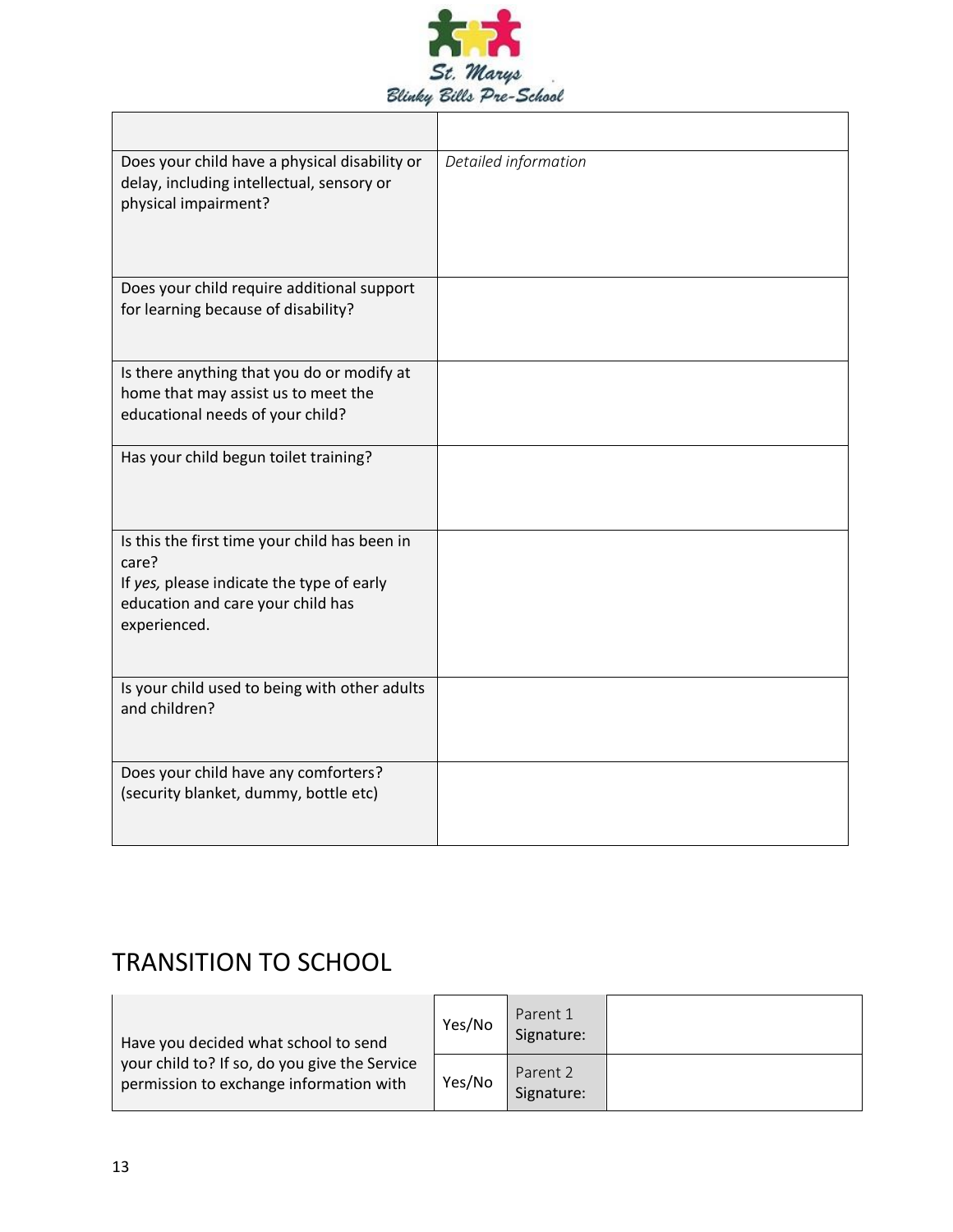

the school to assist your child transition to school?

Name of School:

Permission to exchange information: Yes/No

\_\_\_\_\_\_\_\_\_\_\_\_\_\_\_\_\_\_\_\_\_\_\_\_\_\_\_\_\_\_\_\_\_\_

While public schools have no requirements for entry, some private schools may have entry requirements. If relevant and known, please outline any requirements for entry to your child's private school so we can incorporate them into your child's program.

#### FIRST EMERGENCY CONTACT- AUTHORISED NOMINEE

*Education and Care Services National Regulations - Regulation 160 (3b, ii, iii, iv, v) 161 (1a, I, ii, 1b)*

There may be times or situations where your child has had an accident, injury, trauma or illness and parent/s cannot be reached or are unable to collect their child. Please provide information about two people who are authorised to be contacted in case of an emergency and/or are authorised to collect your child. Each person must live a maximum of 30 minutes from the Service and must provide identification when collecting the child.

Please ensure you have obtained the person's consent before listing them as an emergency contact.

| <b>Full Name</b>      |     |
|-----------------------|-----|
| Relationship to child |     |
|                       | (H) |
| <b>Phone Number</b>   | (M) |
|                       | (W) |
| Address               |     |
| <b>Email Address</b>  |     |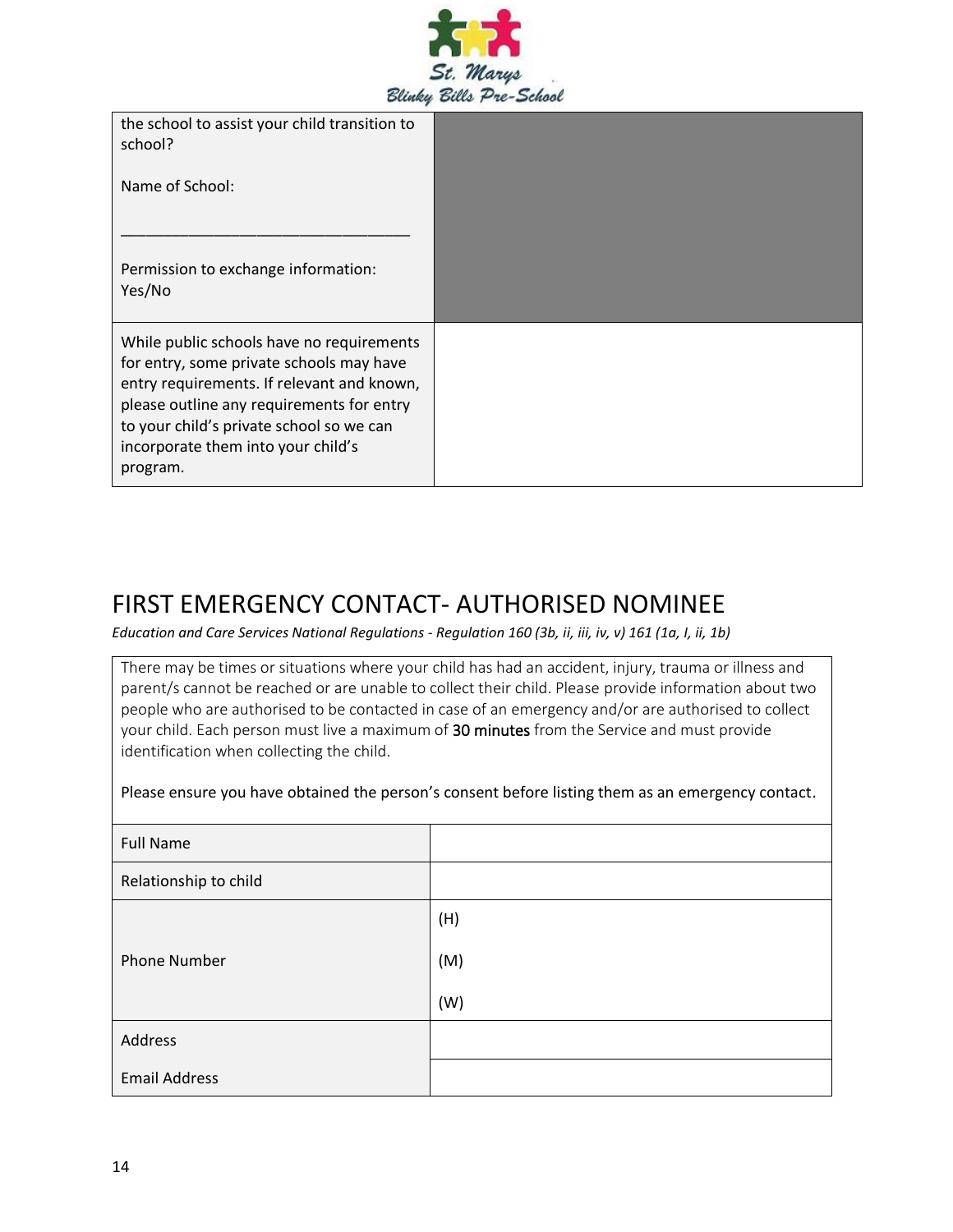

| Can this person be contacted to collect<br>your child from the education and care<br>service                                                                                                                                              | Yes/No | Parent 1<br>Signature<br>Parent 2<br>Signature |  |
|-------------------------------------------------------------------------------------------------------------------------------------------------------------------------------------------------------------------------------------------|--------|------------------------------------------------|--|
| Can this person be contacted to give<br>consent for medical treatment or to<br>authorise for a Nominated Supervisor or<br>educator to administer medication to the<br>child in the event that you cannot be<br>contacted? (Please Circle) | Yes/No | Parent 1<br>Signature<br>Parent 2<br>Signature |  |
| Can this person be contacted to give<br>consent for educators to take the child<br>outside the Service's premises in the event<br>that you cannot be contacted?<br>(Please Circle)                                                        | Yes/No | Parent 1<br>Signature<br>Parent 2<br>Signature |  |
| Can this person give authorisation for the<br>Service to take the child on regular<br>outings?<br>(Please Circle)                                                                                                                         | Yes/No | Parent 1<br>Signature<br>Parent 2<br>Signature |  |

# SECOND EMERGENCY CONTACT- AUTHORISED NOMINEE

*Education and Care Services National Regulations - Regulation 160 (3b, ii, iii, iv, v) 161 (1a, I, ii, 1b)*

| <b>Full Name</b>                                                                                                         |        |                       |  |
|--------------------------------------------------------------------------------------------------------------------------|--------|-----------------------|--|
| Relationship to child                                                                                                    |        |                       |  |
|                                                                                                                          | (H)    |                       |  |
| <b>Phone Number</b>                                                                                                      | (M)    |                       |  |
|                                                                                                                          | (W)    |                       |  |
| Address                                                                                                                  |        |                       |  |
| <b>Email Address</b>                                                                                                     |        |                       |  |
| Can this person be contacted to collect<br>your child from the education and care<br>service or family day care educator | Yes/No | Parent 1<br>Signature |  |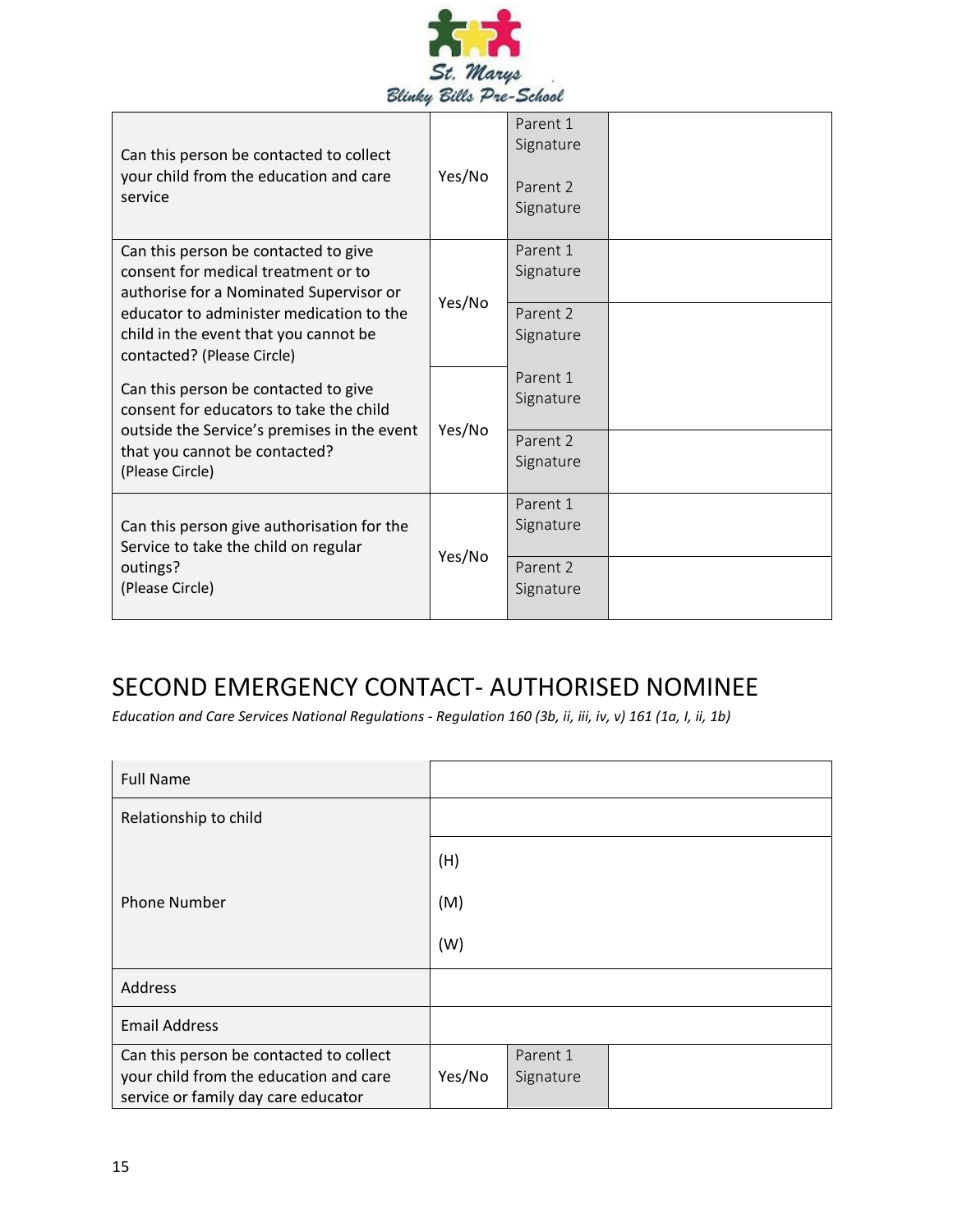

|                                                                                                                                |        | Parent 2<br>Signature |  |
|--------------------------------------------------------------------------------------------------------------------------------|--------|-----------------------|--|
| Can this person be contacted to give<br>consent for medical treatment or to<br>authorise for a Nominated Supervisor or         |        | Parent 1<br>Signature |  |
| educator to administer medication to the<br>child in the event that you cannot be<br>contacted? (Please Circle)                | Yes/No | Parent 2<br>Signature |  |
| Can this person be contacted to give<br>consent for educators to take the child<br>outside the Service's premises in the event | Yes/No | Parent 1<br>Signature |  |
| that you cannot be contacted?<br>(Please Circle)                                                                               |        | Parent 2<br>Signature |  |
| Can this person give authorisation for the<br>Service to take the child on regular                                             | Yes/No | Parent 1<br>Signature |  |
| outings?<br>(Please Circle)                                                                                                    |        | Parent 2<br>Signature |  |

# CHILD'S ROUTINE

| <b>TIME</b> | <b>ROUTINE</b> |
|-------------|----------------|
|             |                |
|             |                |
|             |                |
|             |                |
|             |                |
|             |                |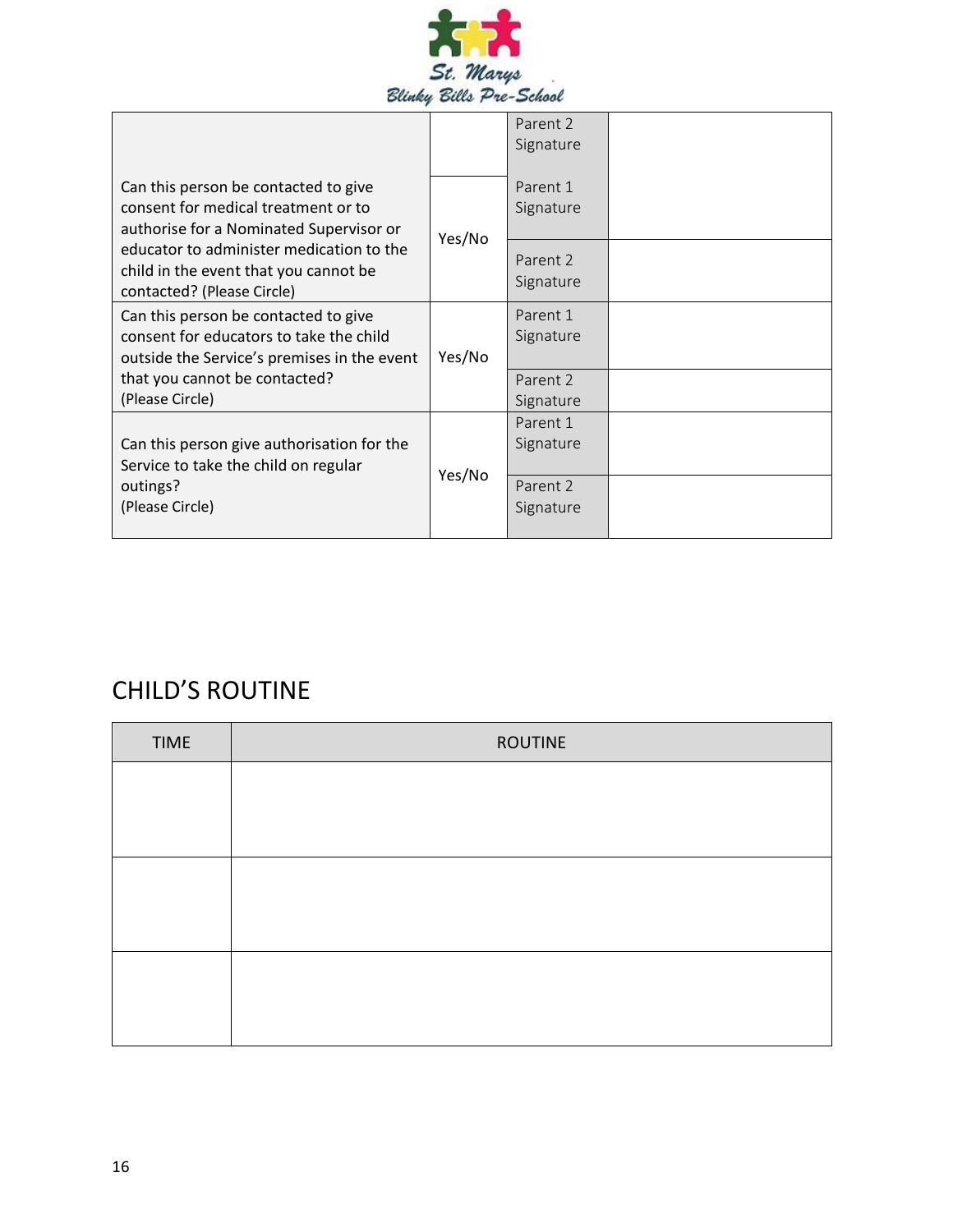

### ENROLMENT AGREEMENT- CONSENT

Please read the following agreement carefully before signing. If there is anything within this document that you are unsure of, please ask for clarification.

#### HEALTH AND SAFETY

| Have SPF30+ sunscreen applied prior to sun exposure (If not, please provide a letter<br>releasing the Service of any liability) | YES        | <b>NO</b> |
|---------------------------------------------------------------------------------------------------------------------------------|------------|-----------|
| Have Band-Aids or sticking plasters applied when necessary                                                                      | <b>YES</b> | NO        |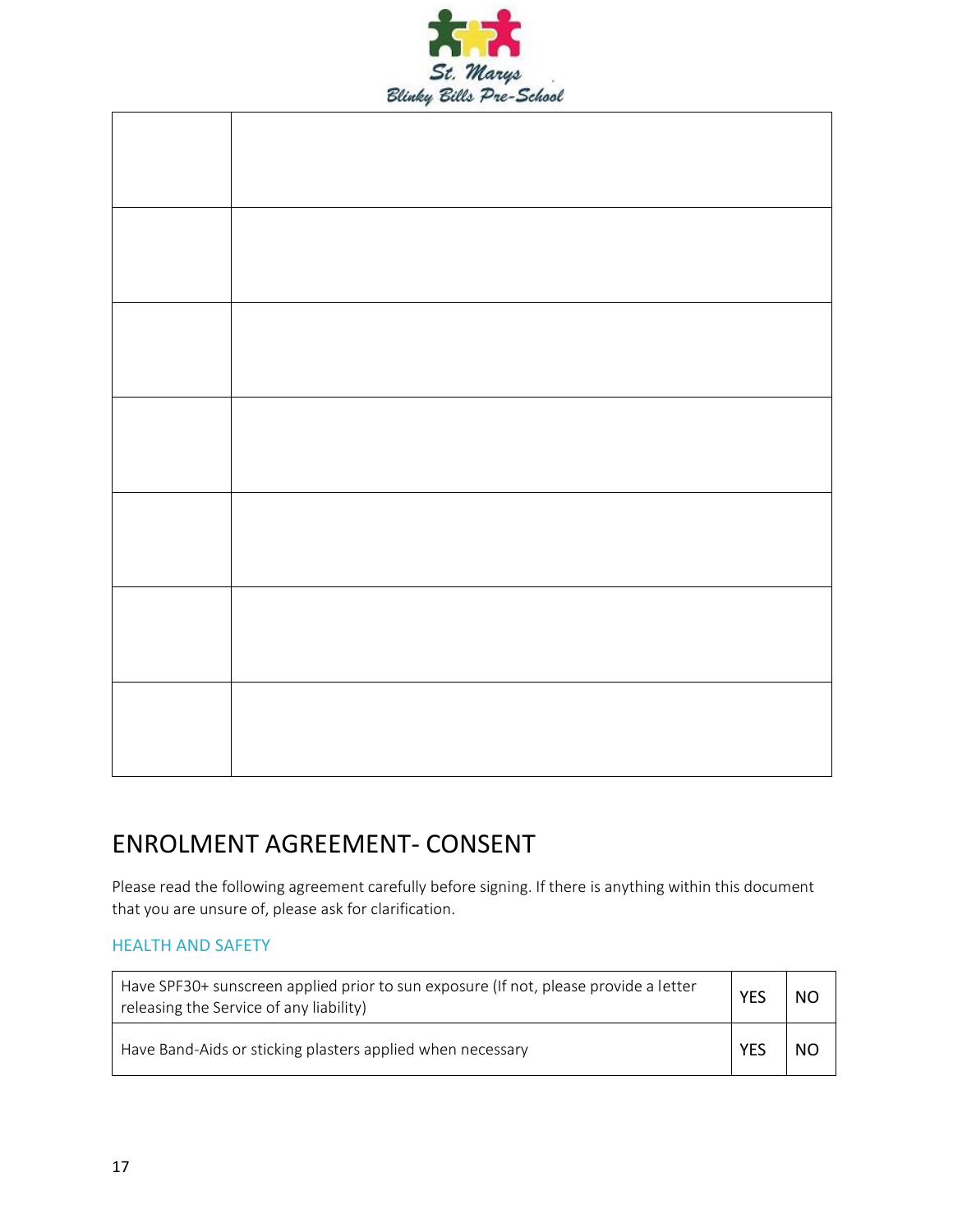

| Have staff apply Nappy Cream/Paste (supplied by parents)                                                                                                                                              |            |    |
|-------------------------------------------------------------------------------------------------------------------------------------------------------------------------------------------------------|------------|----|
| Have staff apply Teething Gel (supplied by parents)                                                                                                                                                   | YFS        | NΟ |
| Have staff apply Insect Repellent (supplied by parents)                                                                                                                                               | YES        | NΟ |
| I/we give permission for our child to participate in outings to places of interest<br>(A permission slip will need to be signed before allowing your child to leave the Service for any<br>excursion) | <b>YES</b> | NΟ |

#### PHOTOGRAPHY AND VIDEO

| For photos and video footage to be taken of my/our child for Service use and staff<br>training purposes (footage will not leave the Service)                                                                       | <b>YES</b> | NΟ |
|--------------------------------------------------------------------------------------------------------------------------------------------------------------------------------------------------------------------|------------|----|
| For photos and video footage of my/our child to be used in Learning Stories, and to be<br>shared with other families that attend the Service                                                                       | <b>YES</b> | NΟ |
| For photos and video footage of my/our child to be used for student training purposes<br>(photos and video footage may leave the Service for students to present to lecturer and<br>class for viewing and marking) | <b>YES</b> | NΟ |
| For photos and video footage of my/our child to be used on Service website, social<br>media and other internet purposes, such as advertisement and used in resources for<br>this organisation                      | <b>YES</b> | NΟ |

# PARENT AGREEMENT

*Education and Care Services National Regulations - Regulation 160 (3a, I, j)*

Please tick box to confirm you have read each point:

■ I agree to inform the Service in writing immediately of any changes to the above information.

■ I agree to pay the Service enrolment fee and bond prior to my child starting and am aware that the enrolment fee is non-refundable. Bond is refundable under conditions outlined in the Policy Manual.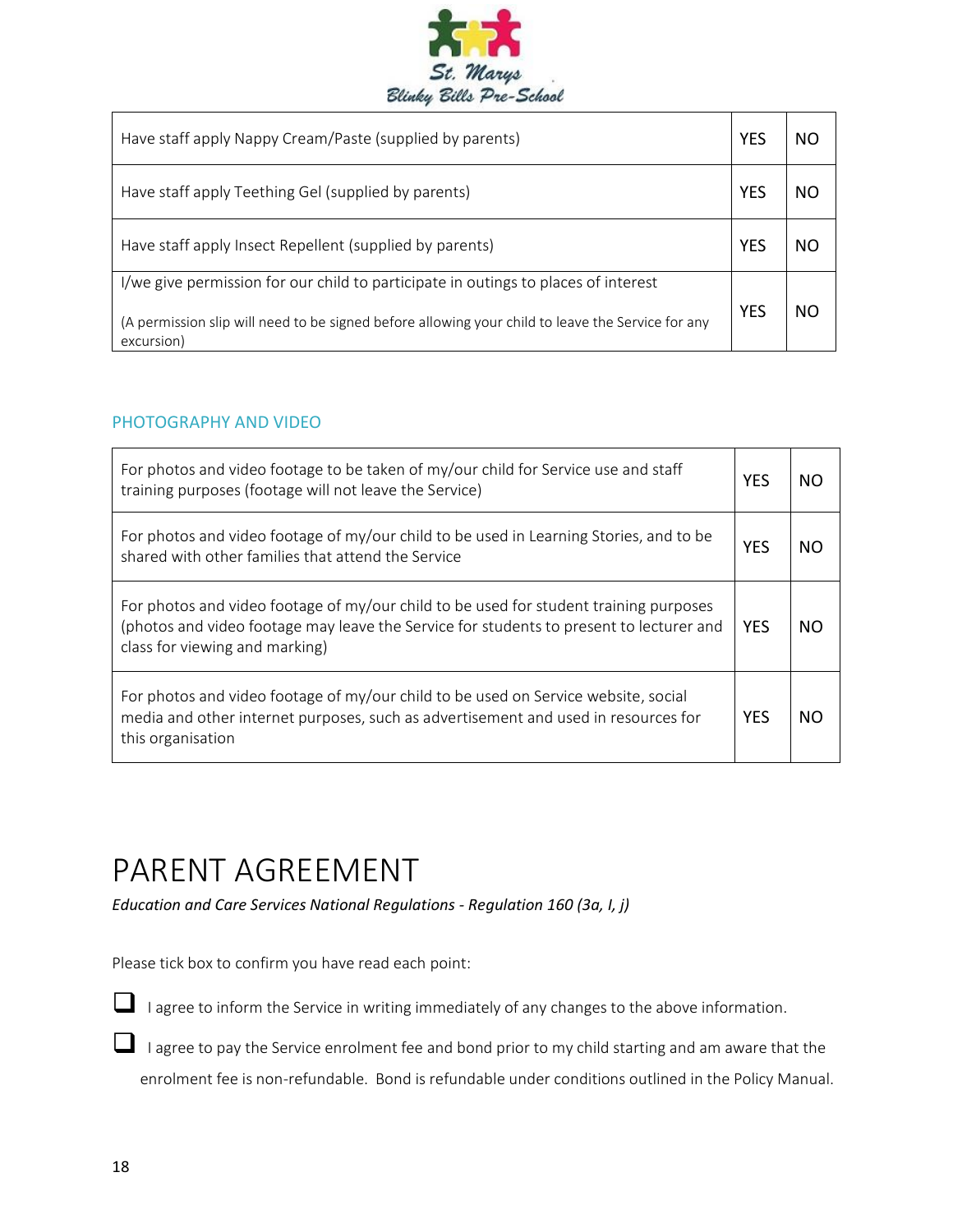

- $\Box$  I agree to keep my fees paid up to date and understand that my child's position at the Service will be in jeopardy if my fees are not kept up to date. I understand that all booked days are paid for even when my child is absent due to sickness or on holidays.
- If I am unable to collect my child by closing time, I will organise for one of the people listed as authorised contacts to collect my child prior to closing time. I am aware that if my child has not been collected by closing time, and I am unable to be contacted, those persons nominated as authorised contacts will be called by Service staff to collect my child.
- ❑ I agree to pay a late fee of \$15.00 per 15-minute block or part thereof after closing time. In the event that a child is left at the Service for over an hour after closing and Service staff have been unable to contact anyone to collect the child, educators or the nominated supervisor may be required to take your child to the local Police Station to await your arrival. A note will be left detailing your child's whereabouts. In this instance, the Service is also obligated to notify relevant Child Protection Agencies and/or the Regulatory Authority.
- ❑ I agree to provide two weeks written notice to withdraw my child or reduce booked days.
	- I agree to bring my child to the Service with sunscreen applied and give permission for staff to reapply sunscreen throughout the day. (If your child has sensitive skin and would prefer they use their own sunscreen, please bring a spare tube to remain at the Service - clearly labelled with your child's first and last name).
- ❑ I authorise a qualified staff member to administer a single dose of paracetamol (Panadol) appropriate to my child's age, in the event of my child experiencing a high temperature and other measures of reducing the temperature have not worked. In this event, I agree to collect my child as soon as possible, or organise for someone else to collect my child.
- ❑ I give permission for prescribed medication to be administered by Service primary contact staff upon my authorisation on the Service's *Administration of Medication* form. I understand that if details are filled in incorrectly or left blank or if the medication does not meet the standards of the Service's policy the medication will not be given unless, in the case of missing or incorrect details I can be contacted to authorise the missing details. I agree to inform the staff both verbally and in writing of the need for medication for my child. I understand that non-prescription medication will not be given by staff unless it is accompanied by a current letter (within 6 months) from a General Practitioner